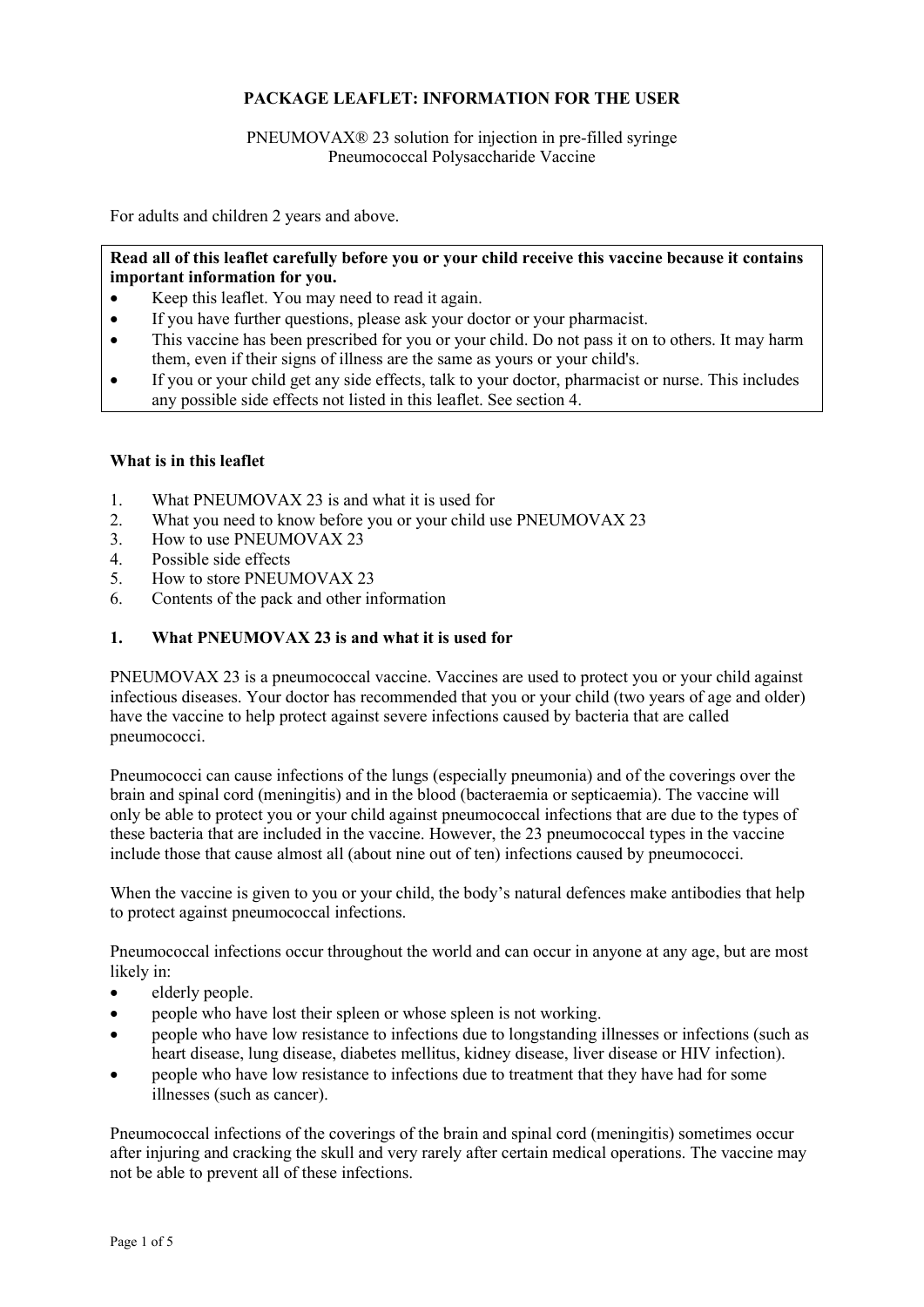Also, pneumococcal infections can occur in the sinuses, ears, and in other parts of the body. The vaccine is not thought likely to protect you or your child against these more minor kinds of infections.

### **2. What you need to know before you or your child use PNEUMOVAX 23**

PNEUMOVAX 23 is for use only in persons who are at least two years old. This is because younger children do not reliably respond to the vaccine.

To make sure that the vaccine is suitable for you or your child, it is important to tell your doctor or nurse if any of the points below apply to you or your child. If there is anything you do not understand, or if you are not sure, ask your doctor or nurse to explain. As with other vaccines, PNEUMOVAX 23 may not fully protect all those who get it.

**Do not use PNEUMOVAX 23** if you or your child are allergic (hypersensitive) to PNEUMOVAX 23 or any of the ingredients that are listed in section 6.

#### **Warnings and precautions**

Talk to your doctor, pharmacist or nurse before vaccination if:

• you or your child has an infection with a high temperature, as vaccination may need to be delayed until you or your child has recovered.

You should also tell your doctor before vaccination if:

- you or your child has a low resistance to infections because of a course of treatment (such as drugs or radiation treatment for cancer).
- you or your child has a longstanding illness or an infection that may have lowered resistance to pneumococcal infections.

In these cases vaccination may need to be delayed and even then it may not protect you as well as it protects healthy people.

Individuals aged 65 years and older may not tolerate medical interventions as well as younger individuals. Therefore a higher number and/or greater severity of reactions in some older individuals cannot be ruled out.

#### **Other medicines and PNEUMOVAX 23**

Tell your doctor or pharmacist if you or your child are using, have recently used or might use any other medicines.

PNEUMOVAX 23 can be given at the same time as influenza vaccine as long as different injection sites are used. Most people are able to respond to both vaccines at the same time so that they can be protected against both infections.

For information about the administration of PNEUMOVAX 23 and ZOSTAVAX at the same time, talk to your doctor or health care provider.

If you or your child are already taking antibiotics to prevent pneumococcal infection, these should not be stopped after vaccination. Also, even after having the vaccine, it is still important that you see a doctor and get antibiotic treatment quickly if you think that you or your child may have any type of infection and you or your child have been told that you have a high risk of getting a pneumococcal infection (for example, if you have no spleen or it is not working properly).

#### **Pregnancy, breast-feeding and fertility**

If you are pregnant or breast-feeding, think you may be pregnant or are planning to have a baby or to breast-feed, ask your doctor or pharmacist for advice before taking this vaccine.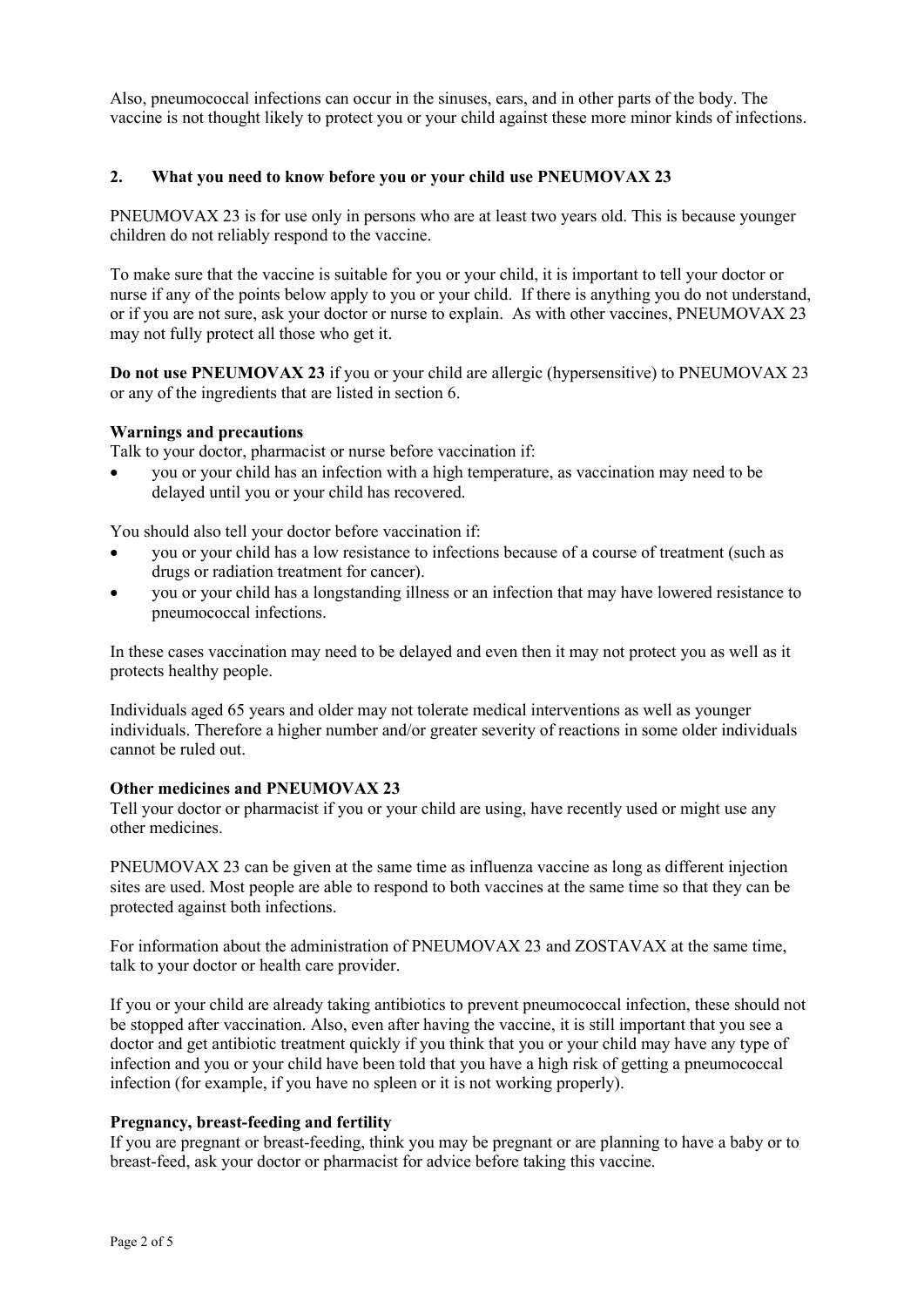### **Driving and using machines**

There is no information to suggest that the vaccine will affect your ability to drive or use machines.

### **PNEUMOVAX 23 contains sodium**

This medicine contains less than 1 mmol sodium (23 mg) per dosage unit, that is to say essentially sodium-free.

## **3. How to use PNEUMOVAX 23**

The vaccination should be given by a doctor or nurse who has been trained in the use of vaccines. The vaccine should be given in a surgery or clinic because there is equipment to deal with any uncommon severe allergic reaction to the injection.

Always use this vaccine exactly as your doctor or pharmacist has told you. Check with your doctor or pharmacist if you are not sure.

The vaccine is given as an injection into a muscle or deep under the skin. Your doctor or nurse will avoid giving you or your child the injection either into the skin or into a blood vessel.

The vaccine is sometimes given before (usually at least two weeks before) the planned date for taking out your spleen or for starting special treatments for cancer. If you or your child have already started or have finished special treatments, the vaccine may be delayed for about three months.

When the vaccine is given to people who are HIV positive, it is usually given as soon as the test result is known.

You or your child will receive one dose of the vaccine. A second dose of the vaccine is not usually given until at least three years after the first dose. Healthy people do not usually need to have a second dose. However, for persons at increased risk of serious pneumococcal infection (such as those who have no spleen or a spleen that does not work properly), further doses of the vaccine may be recommended, usually between 3 and 5 years after the first dose. A repeat dose is not usually recommended within 3 years of the first dose due to a higher risk of side effects.

Your doctor or nurse will be able to decide if and when you or your child need a further dose of the vaccine.

#### **If you use more PNEUMOVAX 23 than you should**

There have been no reports of overdose with the vaccine. Overdose is very unlikely because the vaccine is provided in single dose, pre-filled syringe and is given by a doctor or nurse.

#### **4. Possible side effects**

Like all vaccines and medicines, PNEUMOVAX 23 can cause side effects, although not everybody gets them.

#### **Allergic Reactions**

## **You must seek urgent medical help if you or your child experience any of the symptoms, listed below, or other serious symptoms after vaccination:**

- difficulty in breathing, blue discolouration of the tongue or lips,
- low blood pressure (causing dizziness) and collapse,
- fever, generally feeling unwell with pains or even inflammation and swelling in the joints and muscle pain,
- swelling of the face, lips, tongue and/or throat and neck,
- swelling of the hands, feet or ankles,
- hives (inflamed wheals on the skin) and rashes.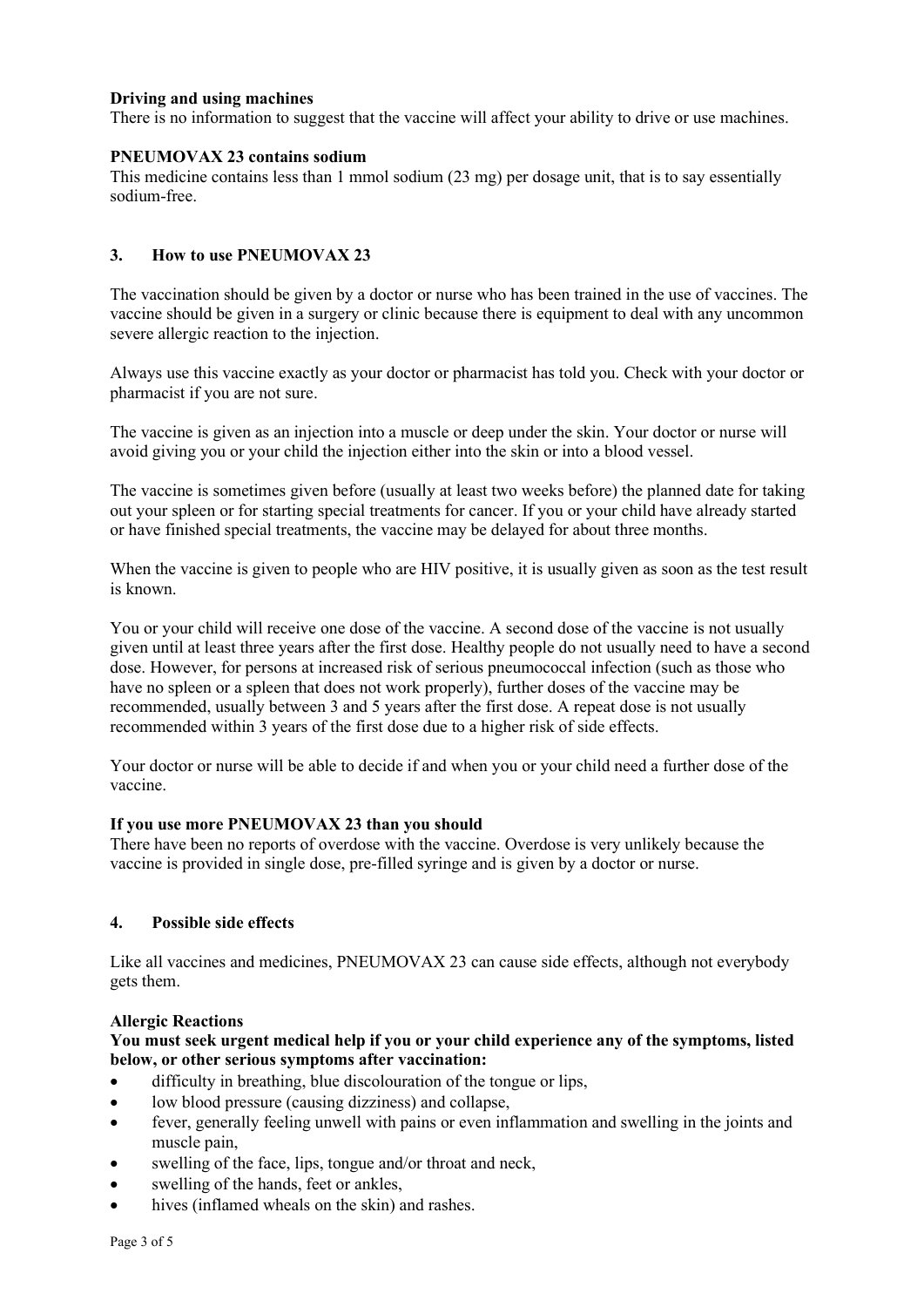If serious allergic reactions occur, they often do so very soon after the injection, while still in the clinic.

#### **Side Effects**

The most common reactions (may affect more than 1 in 10 people) reported are soreness, pain, redness, warmth, swelling and hardening at the injection site, and fever. These reactions tend to be more common after the second dose of the vaccine than after the first dose.

Other side effects include:

Rare (may affect up to 1 in 1,000 people):

• swelling in the injected limb.

Not known (frequency cannot be estimated from the available data):

- decreased mobility of the injected limb,
- feeling tired,
- feeling generally unwell,
- uncontrollable shivering,
- feeling sick or being sick.
- enlarged and/or inflamed glands,
- pain, inflammation and swelling of the joints and muscle pains,
- a drop in the number of certain types of particles in the blood called platelets in people who already have low numbers of these due to another illness called ITP that causes a higher risk of bleeding and bruising,
- headache, altered skin sensation or pins and needles, decreased limb mobility, numbness and weakness of the legs and arms (including an illness called Guillain-Barré syndrome),
- an increase in the value of a blood test that is a measure of inflammation in the body (C-reactive protein (CRP)),
- patients who have had blood disorders may develop destruction of red blood cells leading to an inadequate number of red blood cells (haemolytic anaemia),
- an increase in the number of certain types of white blood cells,
- a fit (convulsion) associated with a high temperature.

#### **Reporting of side effects**

If you or your child get any side effects, talk to your doctor, pharmacist or nurse. This includes any possible side effects not listed in this leaflet. You can also report side effects directly via the Yellow Card Scheme at www.mhra.gov.uk/yellowcard or search for MHRA Yellow Card in the Google Play or Apple App Store. By reporting side effects you can help provide more information on the safety of this medicine.

#### **5. How to store PNEUMOVAX 23**

Keep this vaccine out of the sight and reach of children.

Do not use this vaccine after the expiry date which is stated on the box after EXP. The expiry date refers to the last day of that month.

Store in a refrigerator ( $2^{\circ}$ C -  $8^{\circ}$ C). Do not freeze.

Your doctor or nurse will check that the liquid is clear and colourless and that there are no large particles in it before giving you or your child the vaccine.

Do not throw away any vaccines via wastewater or house hold waste. Ask your pharmacist how to throw away vaccines you no longer need. These measures will help protect the environment.